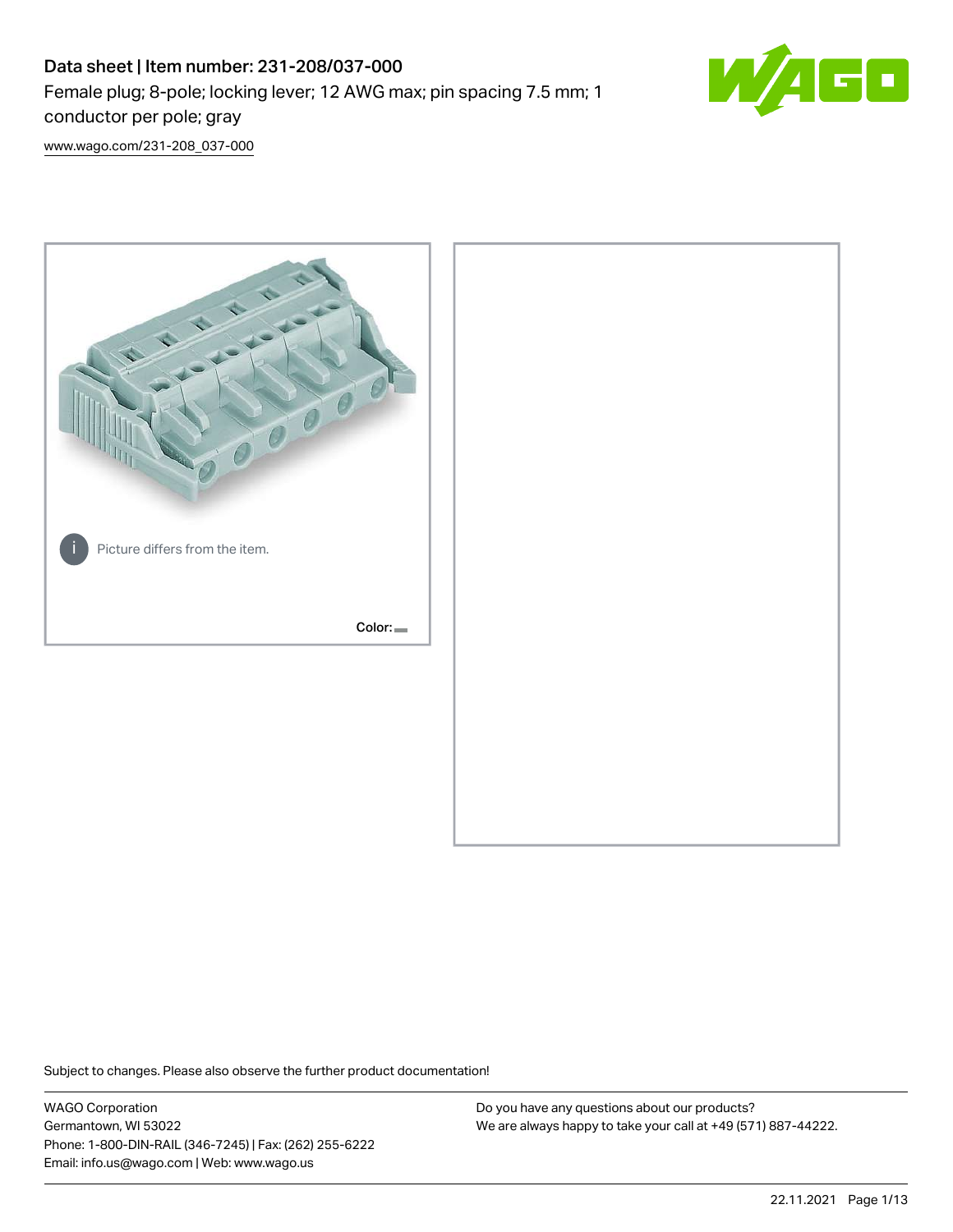



#### Item description

- $\blacksquare$ Universal connection for all conductor types
- $\blacksquare$ Easy cable pre-assembly and on-unit wiring via vertical and horizontal CAGE CLAMP<sup>®</sup> actuation
- $\blacksquare$ Integrated test ports
- $\blacksquare$ With coding fingers

#### Data Notes

| Safety information 1 | The <i>MCS – MULTI CONNECTION SYSTEM</i> includes connectors<br>without breaking capacity in accordance with DIN EN 61984. When<br>used as intended, these connectors must not be connected<br>/disconnected when live or under load. The circuit design should<br>ensure header pins, which can be touched, are not live when<br>unmated. |
|----------------------|--------------------------------------------------------------------------------------------------------------------------------------------------------------------------------------------------------------------------------------------------------------------------------------------------------------------------------------------|
| Variants:            | Gold-plated or partially gold-plated contact surfaces<br>Other versions (or variants) can be requested from WAGO Sales or<br>configured at https://configurator.wago.com/                                                                                                                                                                  |

## Electrical data

.<br>Subject to changes. Please also observe the further product documentation!

| <b>WAGO Corporation</b>                                | Do you have any questions about our products?                 |
|--------------------------------------------------------|---------------------------------------------------------------|
| Germantown, WI 53022                                   | We are always happy to take your call at +49 (571) 887-44222. |
| Phone: 1-800-DIN-RAIL (346-7245)   Fax: (262) 255-6222 |                                                               |
| Email: info.us@wago.com   Web: www.wago.us             |                                                               |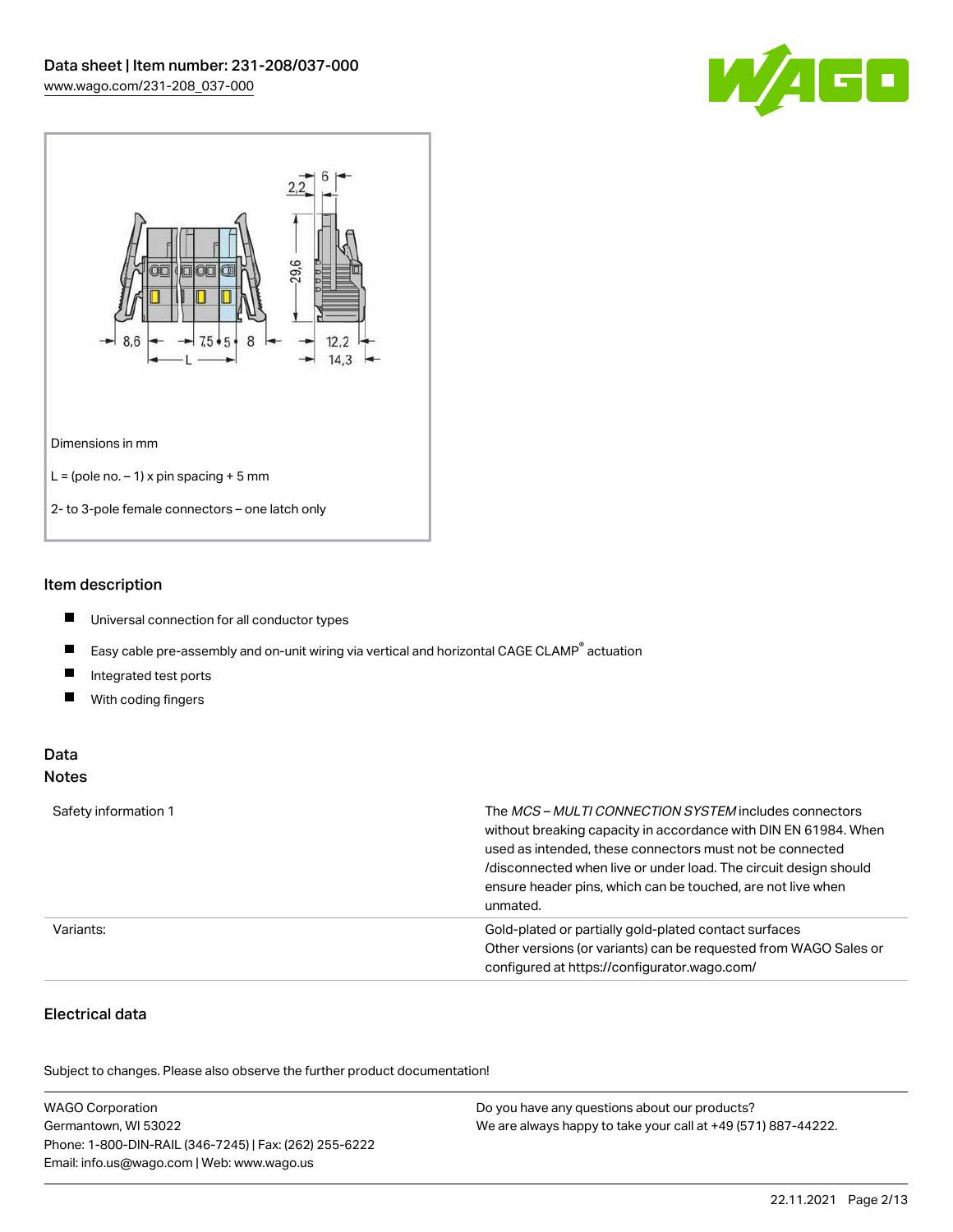

# IEC Approvals

| Ratings per                 | IEC/EN 60664-1                                            |
|-----------------------------|-----------------------------------------------------------|
| Rated voltage (III / 3)     | 500 V                                                     |
| Rated surge voltage (III/3) | 6 <sub>kV</sub>                                           |
| Rated voltage (III/2)       | 630 V                                                     |
| Rated surge voltage (III/2) | 6 <sub>kV</sub>                                           |
| Nominal voltage (II/2)      | 1000 V                                                    |
| Rated surge voltage (II/2)  | 6 <sub>kV</sub>                                           |
| Rated current               | 16A                                                       |
| Legend (ratings)            | (III / 2) ≙ Overvoltage category III / Pollution degree 2 |

#### UL Approvals

| Approvals per                  | UL 1059 |
|--------------------------------|---------|
| Rated voltage UL (Use Group B) | 300 V   |
| Rated current UL (Use Group B) | 15 A    |
| Rated voltage UL (Use Group D) | 300 V   |
| Rated current UL (Use Group D) | 10 A    |

#### Ratings per UL

| Rated voltage UL 1977 | 600 V |
|-----------------------|-------|
| Rated current UL 1977 |       |

### CSA Approvals

| Approvals per                   | CSA   |
|---------------------------------|-------|
| Rated voltage CSA (Use Group B) | 300 V |
| Rated current CSA (Use Group B) | 15 A  |
| Rated voltage CSA (Use Group D) | 300 V |
| Rated current CSA (Use Group D) | 10 A  |

#### Connection data

| Total number of connection points |  |
|-----------------------------------|--|
| Total number of potentials        |  |
| Number of connection types        |  |
| Number of levels                  |  |

Subject to changes. Please also observe the further product documentation!

WAGO Corporation Germantown, WI 53022 Phone: 1-800-DIN-RAIL (346-7245) | Fax: (262) 255-6222 Email: info.us@wago.com | Web: www.wago.us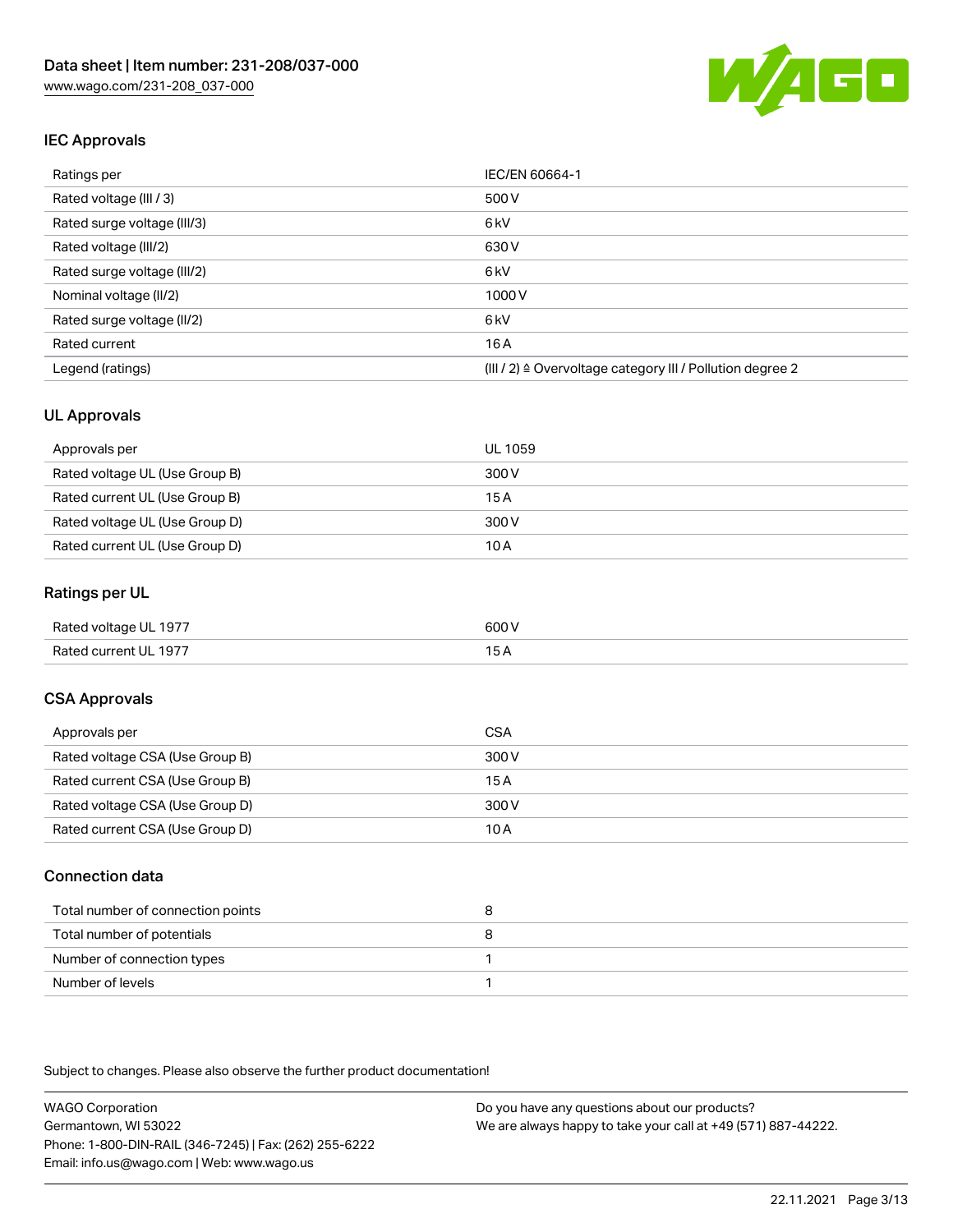

#### Connection 1

| Connection technology                             | CAGE CLAMP <sup>®</sup>                 |
|---------------------------------------------------|-----------------------------------------|
| Actuation type                                    | Operating tool                          |
| Solid conductor                                   | $0.08$ 2.5 mm <sup>2</sup> / 28  12 AWG |
| Fine-stranded conductor                           | $0.08$ 2.5 mm <sup>2</sup> / 28  12 AWG |
| Fine-stranded conductor; with insulated ferrule   | $0.251.5$ mm <sup>2</sup>               |
| Fine-stranded conductor; with uninsulated ferrule | $0.252.5$ mm <sup>2</sup>               |
| Strip length                                      | $89$ mm $/ 0.310.35$ inch               |
| Number of poles                                   | 8                                       |
| Conductor entry direction to mating direction     | 0°                                      |

#### Physical data

| Pin spacing | 7.5 mm / 0.295 inch  |
|-------------|----------------------|
| Width       | 74.1 mm / 2.917 inch |
| Height      | 14.3 mm / 0.563 inch |
| Depth       | 29.6 mm / 1.165 inch |

# Plug-in connection

| Contact type (pluggable connector) | Female connector/socket |
|------------------------------------|-------------------------|
| Connector (connection type)        | for conductor           |
| Mismating protection               | No                      |
| Locking of plug-in connection      | locking lever           |

## Material data

| Color                       | gray                              |
|-----------------------------|-----------------------------------|
| Material group              |                                   |
| Insulation material         | Polyamide (PA66)                  |
| Flammability class per UL94 | V0                                |
| Clamping spring material    | Chrome nickel spring steel (CrNi) |
| Contact material            | Copper alloy                      |
| Contact plating             | tin-plated                        |
| Fire load                   | 0.316 MJ                          |
| Weight                      | 18g                               |

Subject to changes. Please also observe the further product documentation!

| <b>WAGO Corporation</b>                                | Do you have any questions about our products?                 |
|--------------------------------------------------------|---------------------------------------------------------------|
| Germantown, WI 53022                                   | We are always happy to take your call at +49 (571) 887-44222. |
| Phone: 1-800-DIN-RAIL (346-7245)   Fax: (262) 255-6222 |                                                               |
| Email: info.us@wago.com   Web: www.wago.us             |                                                               |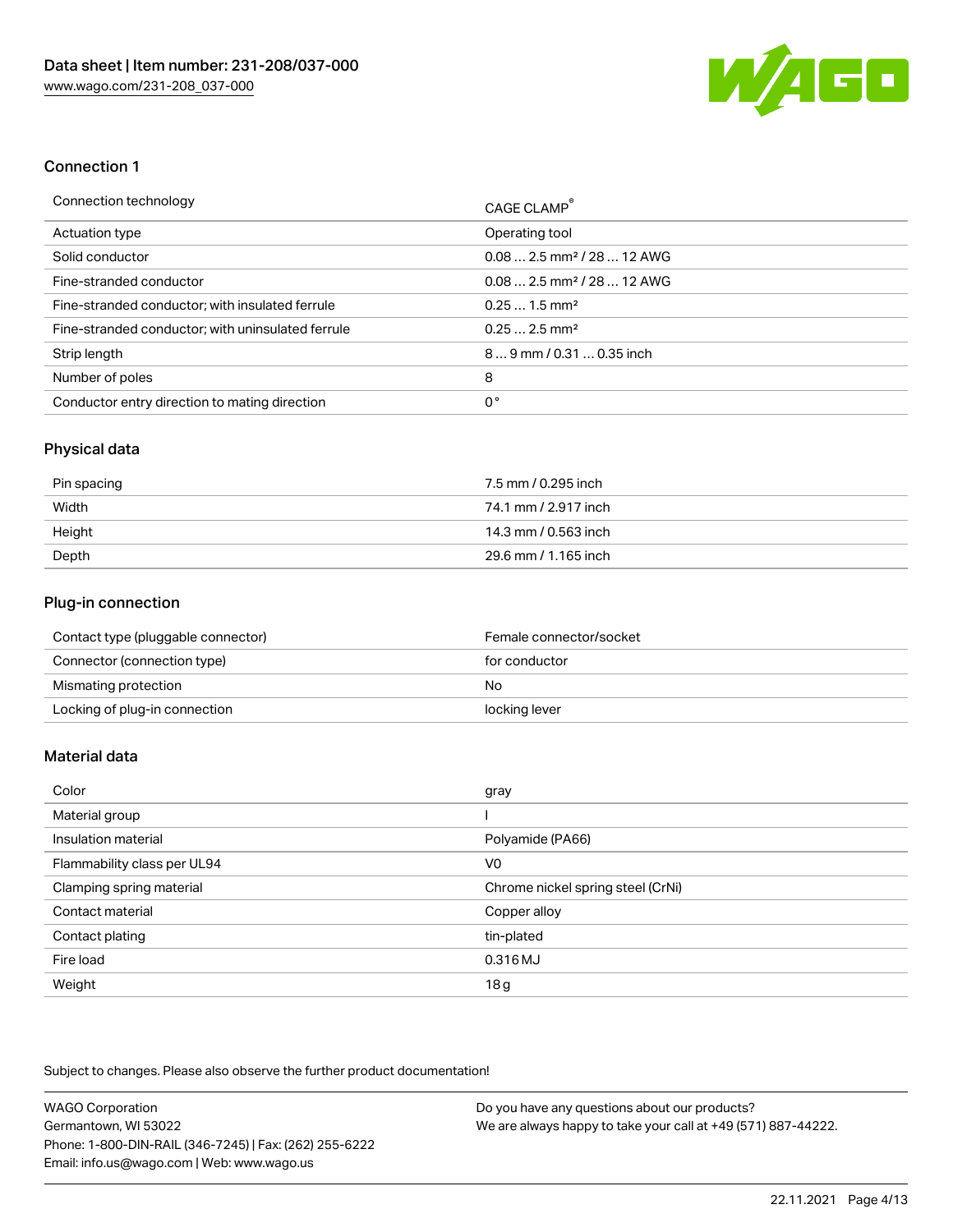

#### Environmental requirements

| Limit temperature range | .+85 °C<br>-60 |
|-------------------------|----------------|

#### Commercial data

| Product Group         | 3 (Multi Conn. System) |
|-----------------------|------------------------|
| PU (SPU)              | 25 Stück               |
| Packaging type        | box                    |
| Country of origin     | DE                     |
| <b>GTIN</b>           | 4044918367295          |
| Customs tariff number | 8536694040             |

#### Approvals / Certificates

#### Country specific Approvals

| Logo | Approval                                            | <b>Additional Approval Text</b> | Certificate<br>name |
|------|-----------------------------------------------------|---------------------------------|---------------------|
|      | <b>CB</b><br>DEKRA Certification B.V.               | IEC 61984                       | NL-39756            |
|      | <b>CSA</b><br><b>DEKRA Certification B.V.</b>       | C <sub>22.2</sub>               | 1466354             |
| EMA  | <b>KEMA/KEUR</b><br><b>DEKRA Certification B.V.</b> | EN 61984                        | 2190761.01          |

#### Ship Approvals

| Logo          | Approval                                                | <b>Additional Approval Text</b> | Certificate<br>name                |
|---------------|---------------------------------------------------------|---------------------------------|------------------------------------|
| ABS           | <b>ABS</b><br>American Bureau of Shipping               | $\overline{\phantom{a}}$        | $19 -$<br>HG1869876-<br><b>PDA</b> |
| <b>BUNEAU</b> | <b>BV</b><br>Bureau Veritas S.A.                        | <b>IEC 60998</b>                | 11915/D0<br><b>BV</b>              |
|               | <b>DNV GL</b><br>Det Norske Veritas, Germanischer Lloyd | $\overline{\phantom{0}}$        | TAE000016Z                         |

Subject to changes. Please also observe the further product documentation!

| <b>WAGO Corporation</b>                                | Do you have any questions about our products?                 |
|--------------------------------------------------------|---------------------------------------------------------------|
| Germantown, WI 53022                                   | We are always happy to take your call at +49 (571) 887-44222. |
| Phone: 1-800-DIN-RAIL (346-7245)   Fax: (262) 255-6222 |                                                               |
| Email: info.us@wago.com   Web: www.wago.us             |                                                               |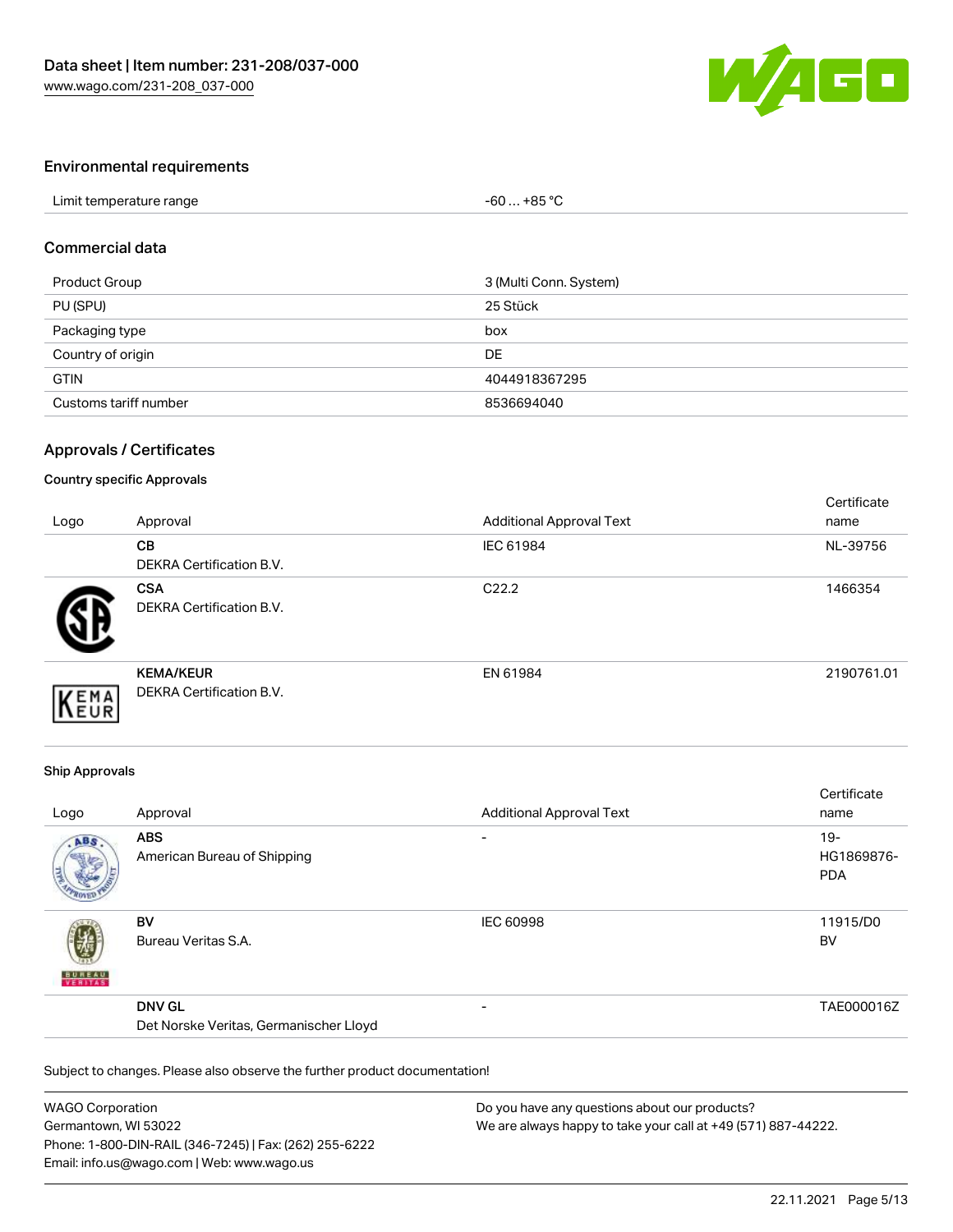

#### UL-Approvals

| Logo                  | Approval                                    | <b>Additional Approval Text</b> | Certificate<br>name |
|-----------------------|---------------------------------------------|---------------------------------|---------------------|
| $\boldsymbol{\theta}$ | <b>UR</b><br>Underwriters Laboratories Inc. | <b>UL 1059</b>                  | E45172              |
| $\boldsymbol{\theta}$ | <b>UR</b><br>Underwriters Laboratories Inc. | <b>UL 1977</b>                  | E45171              |

#### Counterpart

| <b>CONTRACTOR</b> | Item no.731-608<br>1-conductor male connector; CAGE CLAMP®; 2.5 mm <sup>2</sup> ; Pin spacing 7.5 mm; 8-pole; 2,50 mm <sup>2</sup> ;<br>gray | www.wago.com/731-608             |
|-------------------|----------------------------------------------------------------------------------------------------------------------------------------------|----------------------------------|
|                   | Item no.231-238/001-000<br>Male header; 8-pole; THT; 1.0 x 1.0 mm solder pin; straight; pin spacing 7.5 mm; gray                             | www.wago.com/231-238/001-<br>000 |
|                   | Item no.231-838/001-000<br>THT male header; 1.0 x 1.0 mm solder pin; angled; Pin spacing 7.5 mm; 8-pole; gray                                | www.wago.com/231-838/001-<br>000 |

#### Optional accessories

| <b>Ferrules</b> |                                                                                                    |                      |
|-----------------|----------------------------------------------------------------------------------------------------|----------------------|
| Ferrule         |                                                                                                    |                      |
|                 | Item no.: 216-101                                                                                  |                      |
|                 | Ferrule; Sleeve for 0.5 mm <sup>2</sup> / AWG 22; uninsulated; electro-tin plated; silver-colored  | www.wago.com/216-101 |
|                 | Item no.: 216-104                                                                                  |                      |
|                 | Ferrule; Sleeve for 1.5 mm <sup>2</sup> / AWG 16; uninsulated; electro-tin plated; silver-colored  | www.wago.com/216-104 |
|                 | Item no.: 216-106                                                                                  |                      |
|                 | Ferrule; Sleeve for 2.5 mm <sup>2</sup> / AWG 14; uninsulated; electro-tin plated; silver-colored  | www.wago.com/216-106 |
|                 | Item no.: 216-102                                                                                  |                      |
|                 | Ferrule; Sleeve for 0.75 mm <sup>2</sup> / AWG 20; uninsulated; electro-tin plated; silver-colored | www.wago.com/216-102 |
|                 | Item no.: 216-103                                                                                  |                      |
|                 | Ferrule; Sleeve for 1 mm <sup>2</sup> / AWG 18; uninsulated; electro-tin plated                    | www.wago.com/216-103 |
|                 | Item no.: 216-123                                                                                  |                      |

Subject to changes. Please also observe the further product documentation!

WAGO Corporation Germantown, WI 53022 Phone: 1-800-DIN-RAIL (346-7245) | Fax: (262) 255-6222 Email: info.us@wago.com | Web: www.wago.us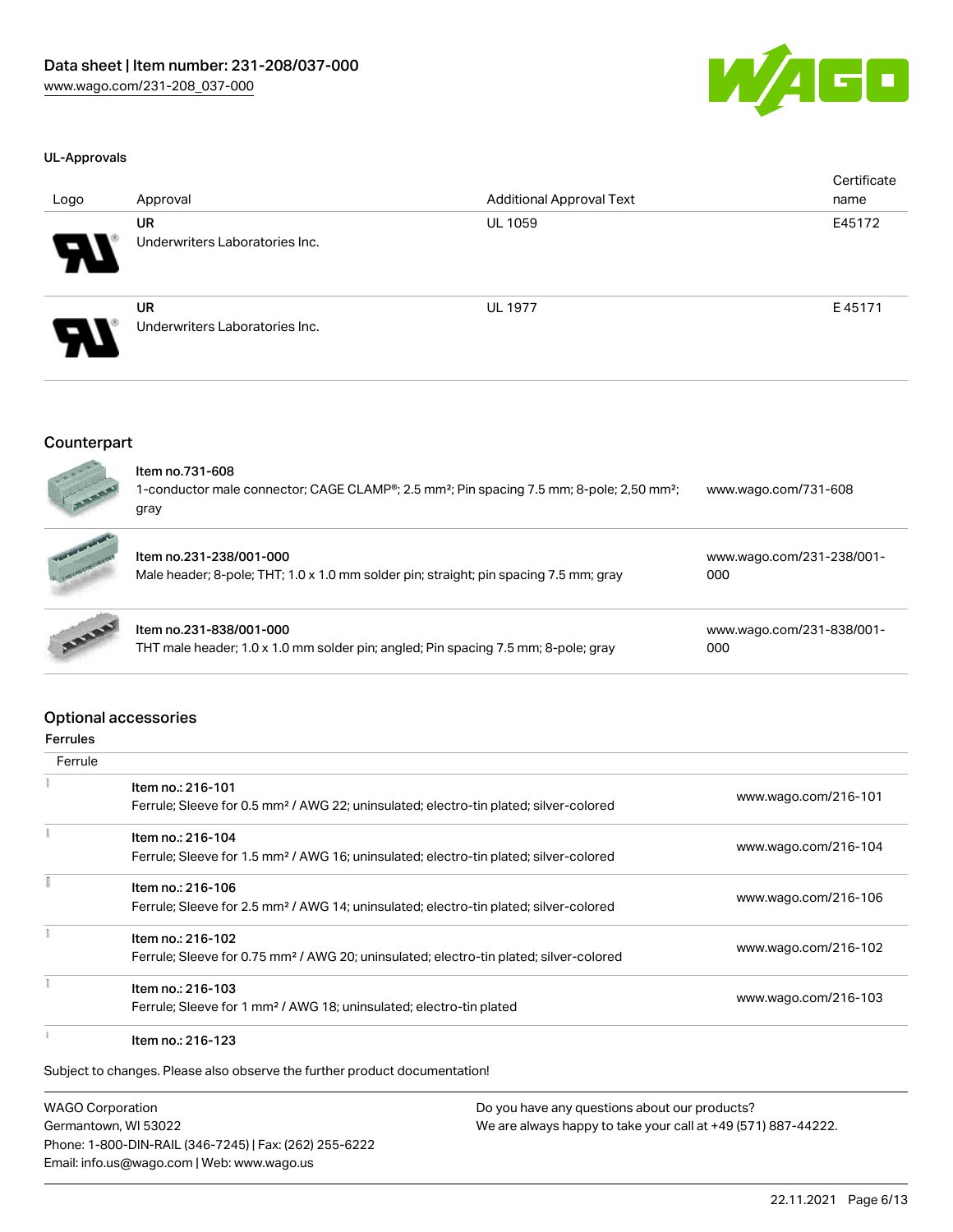Phone: 1-800-DIN-RAIL (346-7245) | Fax: (262) 255-6222

Email: info.us@wago.com | Web: www.wago.us



Ferrule; Sleeve for 1 mm² / AWG 18; uninsulated; electro-tin plated; silver-colored [www.wago.com/216-123](http://www.wago.com/216-123)

| ī. | Item no.: 216-122<br>Ferrule; Sleeve for 0.75 mm <sup>2</sup> / AWG 20; uninsulated; electro-tin plated; silver-colored                                                                           | www.wago.com/216-122 |
|----|---------------------------------------------------------------------------------------------------------------------------------------------------------------------------------------------------|----------------------|
| Ĭ. | Item no.: 216-124<br>Ferrule; Sleeve for 1.5 mm <sup>2</sup> / AWG 16; uninsulated; electro-tin plated                                                                                            | www.wago.com/216-124 |
|    | Item no.: 216-142<br>Ferrule; Sleeve for 0.75 mm <sup>2</sup> / 18 AWG; uninsulated; electro-tin plated; electrolytic copper; gastight<br>crimped; acc. to DIN 46228, Part 1/08.92                | www.wago.com/216-142 |
|    | Item no.: 216-132<br>Ferrule; Sleeve for 0.34 mm <sup>2</sup> / AWG 24; uninsulated; electro-tin plated                                                                                           | www.wago.com/216-132 |
|    | Item no.: 216-121<br>Ferrule; Sleeve for 0.5 mm <sup>2</sup> / AWG 22; uninsulated; electro-tin plated; silver-colored                                                                            | www.wago.com/216-121 |
|    | Item no.: 216-143<br>Ferrule; Sleeve for 1 mm <sup>2</sup> / AWG 18; uninsulated; electro-tin plated; electrolytic copper; gastight<br>crimped; acc. to DIN 46228, Part 1/08.92                   | www.wago.com/216-143 |
|    | Item no.: 216-131<br>Ferrule; Sleeve for 0.25 mm <sup>2</sup> / AWG 24; uninsulated; electro-tin plated; silver-colored                                                                           | www.wago.com/216-131 |
|    | Item no.: 216-141<br>Ferrule; Sleeve for 0.5 mm <sup>2</sup> / 20 AWG; uninsulated; electro-tin plated; electrolytic copper; gastight<br>crimped; acc. to DIN 46228, Part 1/08.92                 | www.wago.com/216-141 |
| J. | Item no.: 216-152<br>Ferrule; Sleeve for 0.34 mm <sup>2</sup> / AWG 24; uninsulated; electro-tin plated                                                                                           | www.wago.com/216-152 |
| ۸  | Item no.: 216-203<br>Ferrule; Sleeve for 1 mm <sup>2</sup> / AWG 18; insulated; electro-tin plated; red                                                                                           | www.wago.com/216-203 |
|    | Item no.: 216-202<br>Ferrule; Sleeve for 0.75 mm <sup>2</sup> / 18 AWG; insulated; electro-tin plated; gray                                                                                       | www.wago.com/216-202 |
|    | Item no.: 216-151<br>Ferrule; Sleeve for 0.25 mm <sup>2</sup> / AWG 24; uninsulated; electro-tin plated                                                                                           | www.wago.com/216-151 |
| 1  | Item no.: 216-204<br>Ferrule; Sleeve for 1.5 mm <sup>2</sup> / AWG 16; insulated; electro-tin plated; black                                                                                       | www.wago.com/216-204 |
|    | Item no.: 216-144<br>Ferrule; Sleeve for 1.5 mm <sup>2</sup> / AWG 16; uninsulated; electro-tin plated; electrolytic copper; gastight<br>crimped; acc. to DIN 46228, Part 1/08.92; silver-colored | www.wago.com/216-144 |
|    | Item no.: 216-201<br>Ferrule; Sleeve for 0.5 mm <sup>2</sup> / 20 AWG; insulated; electro-tin plated; white                                                                                       | www.wago.com/216-201 |
| ۸  | Item no.: 216-223<br>Ferrule; Sleeve for 1 mm <sup>2</sup> / AWG 18; insulated; electro-tin plated; red                                                                                           | www.wago.com/216-223 |
|    | Item no.: 216-241<br>Ferrule; Sleeve for 0.5 mm <sup>2</sup> / 20 AWG; insulated; electro-tin plated; electrolytic copper; gastight                                                               | www.wago.com/216-241 |
|    | Subject to changes. Please also observe the further product documentation!                                                                                                                        |                      |
|    | <b>WAGO Corporation</b><br>Do you have any questions about our products?<br>Germantown, WI 53022<br>We are always happy to take your call at +49 (571) 887-44222.                                 |                      |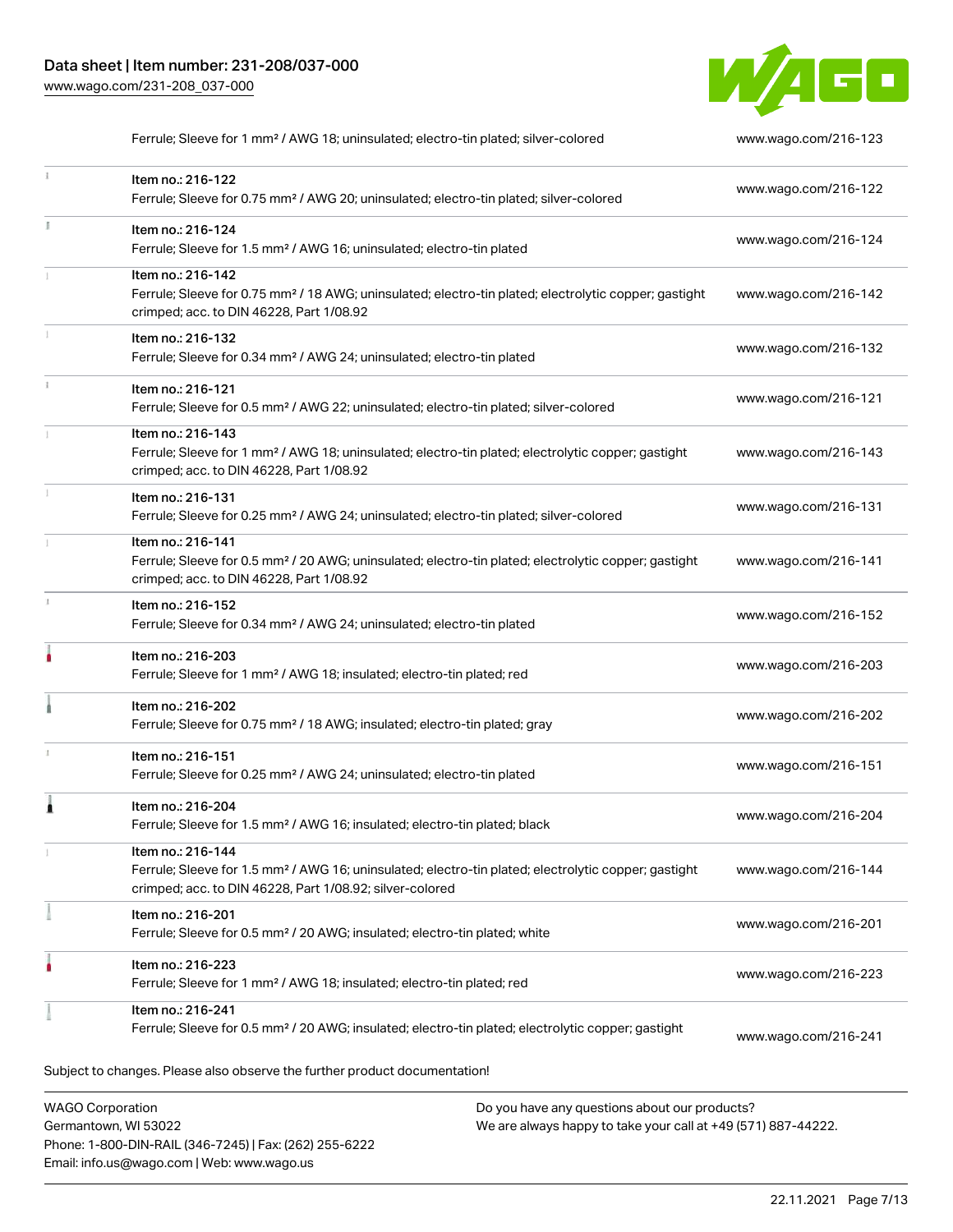## Data sheet | Item number: 231-208/037-000

[www.wago.com/231-208\\_037-000](http://www.wago.com/231-208_037-000)



crimped; acc. to DIN 46228, Part 4/09.90; white

|                                      | Item no.: 216-242<br>Ferrule; Sleeve for 0.75 mm <sup>2</sup> / 18 AWG; insulated; electro-tin plated; electrolytic copper; gastight<br>crimped; acc. to DIN 46228, Part 4/09.90; gray                  | www.wago.com/216-242             |
|--------------------------------------|---------------------------------------------------------------------------------------------------------------------------------------------------------------------------------------------------------|----------------------------------|
|                                      | Item no.: 216-222<br>Ferrule; Sleeve for 0.75 mm <sup>2</sup> / 18 AWG; insulated; electro-tin plated; gray                                                                                             | www.wago.com/216-222             |
|                                      | Item no.: 216-221<br>Ferrule; Sleeve for 0.5 mm <sup>2</sup> / 20 AWG; insulated; electro-tin plated; white                                                                                             | www.wago.com/216-221             |
| Â                                    | Item no.: 216-224<br>Ferrule; Sleeve for 1.5 mm <sup>2</sup> / AWG 16; insulated; electro-tin plated; black                                                                                             | www.wago.com/216-224             |
|                                      | Item no.: 216-243<br>Ferrule; Sleeve for 1 mm <sup>2</sup> / AWG 18; insulated; electro-tin plated; electrolytic copper; gastight crimped; www.wago.com/216-243<br>acc. to DIN 46228, Part 4/09.90; red |                                  |
| Â                                    | Item no.: 216-244<br>Ferrule; Sleeve for 1.5 mm <sup>2</sup> / AWG 16; insulated; electro-tin plated; electrolytic copper; gastight<br>crimped; acc. to DIN 46228, Part 4/09.90; black                  | www.wago.com/216-244             |
|                                      | Item no.: 216-263<br>Ferrule; Sleeve for 1 mm <sup>2</sup> / AWG 18; insulated; electro-tin plated; electrolytic copper; gastight crimped; www.wago.com/216-263<br>acc. to DIN 46228, Part 4/09.90; red |                                  |
| ۸                                    | Item no.: 216-264<br>Ferrule; Sleeve for 1.5 mm <sup>2</sup> / AWG 16; insulated; electro-tin plated; electrolytic copper; gastight<br>crimped; acc. to DIN 46228, Part 4/09.90; black                  | www.wago.com/216-264             |
| ۸                                    | Item no.: 216-284<br>Ferrule; Sleeve for 1.5 mm <sup>2</sup> / AWG 16; insulated; electro-tin plated; electrolytic copper; gastight<br>crimped; acc. to DIN 46228, Part 4/09.90; black                  | www.wago.com/216-284             |
|                                      | Item no.: 216-262<br>Ferrule; Sleeve for 0.75 mm <sup>2</sup> / 18 AWG; insulated; electro-tin plated; electrolytic copper; gastight<br>crimped; acc. to DIN 46228, Part 4/09.90; gray                  | www.wago.com/216-262             |
|                                      | Item no.: 216-301<br>Ferrule; Sleeve for 0.25 mm <sup>2</sup> / AWG 24; insulated; electro-tin plated; yellow                                                                                           | www.wago.com/216-301             |
|                                      | Item no.: 216-321<br>Ferrule; Sleeve for 0.25 mm <sup>2</sup> / AWG 24; insulated; electro-tin plated; yellow                                                                                           | www.wago.com/216-321             |
|                                      | Item no.: 216-322<br>Ferrule; Sleeve for 0.34 mm <sup>2</sup> / 22 AWG; insulated; electro-tin plated; green                                                                                            | www.wago.com/216-322             |
| à                                    | Item no.: 216-302<br>Ferrule; Sleeve for 0.34 mm <sup>2</sup> / 22 AWG; insulated; electro-tin plated; light turquoise                                                                                  | www.wago.com/216-302             |
| Marking accessories<br>Marking strip |                                                                                                                                                                                                         |                                  |
|                                      | Item no.: 210-331/750-202<br>Marking strips; as a DIN A4 sheet; MARKED; 1-16 (100x); Height of marker strip: 2.3 mm/0.091 in; Strip<br>length 182 mm; Horizontal marking; Self-adhesive; white          | www.wago.com/210-331<br>/750-202 |

#### Item no.: 210-332/750-020

Subject to changes. Please also observe the further product documentation!

| <b>WAGO Corporation</b>                                |
|--------------------------------------------------------|
| Germantown, WI 53022                                   |
| Phone: 1-800-DIN-RAIL (346-7245)   Fax: (262) 255-6222 |
| Email: info.us@wago.com   Web: www.wago.us             |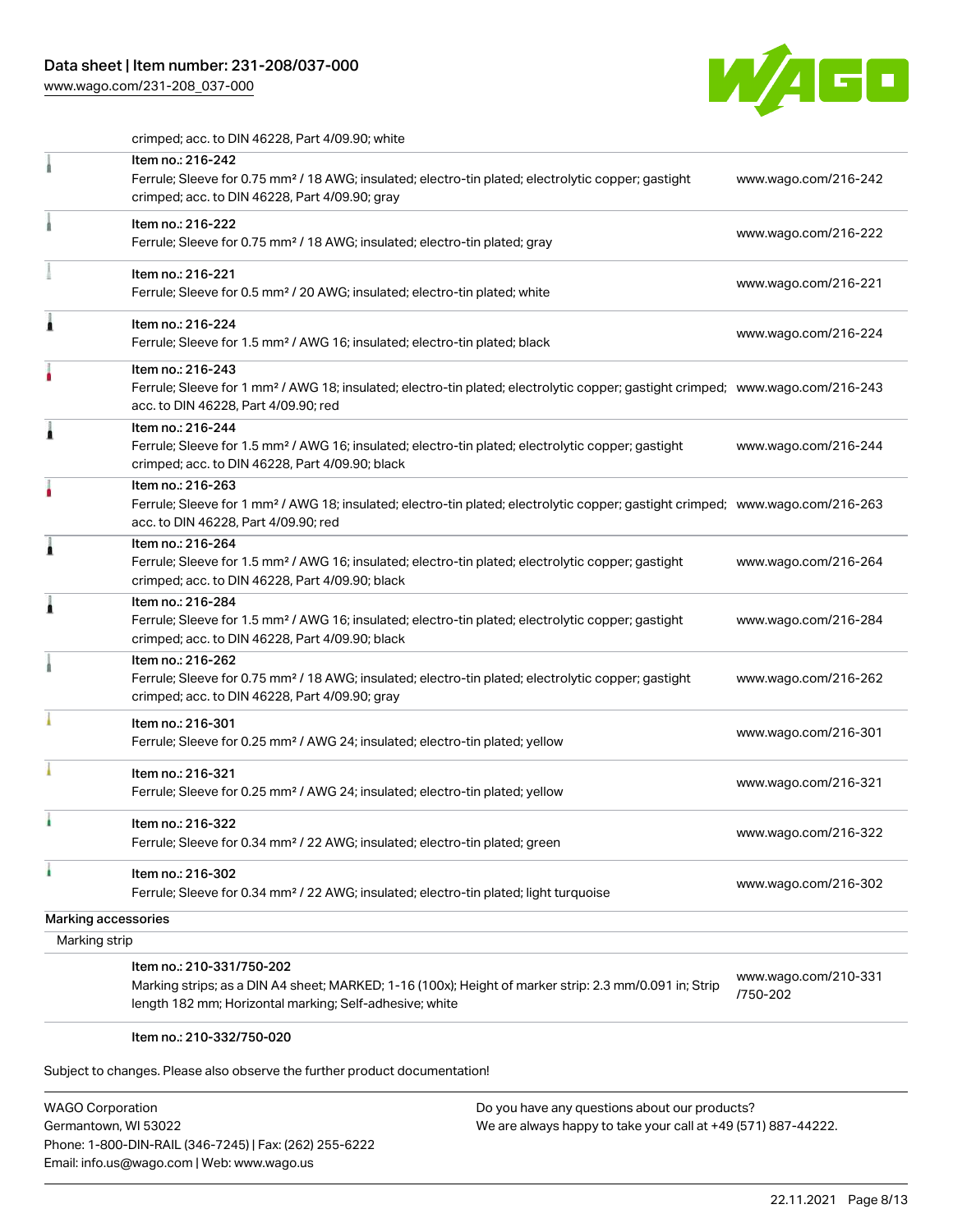

Marking strips; as a DIN A4 sheet; MARKED; 1-20 (80x); Height of marker strip: 3 mm; Strip length 182 mm; Horizontal marking; Self-adhesive; white [www.wago.com/210-332](http://www.wago.com/210-332/750-020) [/750-020](http://www.wago.com/210-332/750-020)

| Cover                      |                                                                                                         |                      |
|----------------------------|---------------------------------------------------------------------------------------------------------|----------------------|
| Cover                      |                                                                                                         |                      |
|                            | Item no.: 231-668                                                                                       | www.wago.com/231-668 |
|                            | Lockout caps; for covering unused clamping units; gray                                                  |                      |
| <b>Testing accessories</b> |                                                                                                         |                      |
| Testing accessories        |                                                                                                         |                      |
|                            |                                                                                                         |                      |
|                            | Item no.: 210-136                                                                                       | www.wago.com/210-136 |
|                            | Test plug; 2 mm Ø; with 500 mm cable                                                                    |                      |
|                            | Item no.: 231-662                                                                                       | www.wago.com/231-662 |
|                            | Test plugs for female connectors; for 7.5 mm and 7.62 mm pin spacing; 2,50 mm <sup>2</sup> ; light gray |                      |
| Insulations stops          |                                                                                                         |                      |
| Insulation stop            |                                                                                                         |                      |
|                            |                                                                                                         |                      |
|                            | Item no.: 231-673                                                                                       | www.wago.com/231-673 |
|                            | Insulation stop; 0.08-0.2 mm <sup>2</sup> / 0.2 mm <sup>2</sup> "s"; white                              |                      |
|                            |                                                                                                         |                      |
|                            | Item no.: 231-674<br>Insulation stop; 0.25 - 0.5 mm <sup>2</sup> ; light gray                           | www.wago.com/231-674 |
| ica                        |                                                                                                         |                      |
|                            |                                                                                                         |                      |
|                            | Item no.: 231-675<br>Insulation stop; 0.75 - 1 mm <sup>2</sup> ; dark gray                              | www.wago.com/231-675 |
| <b>CEEL</b>                |                                                                                                         |                      |
| <b>Tools</b>               |                                                                                                         |                      |
| Operating tool             |                                                                                                         |                      |
|                            | Item no.: 210-657                                                                                       |                      |
|                            | Operating tool; Blade: 3.5 x 0.5 mm; with a partially insulated shaft; short; multicoloured             | www.wago.com/210-657 |
|                            | Item no.: 210-720                                                                                       |                      |
|                            | Operating tool; Blade: 3.5 x 0.5 mm; with a partially insulated shaft; multicoloured                    | www.wago.com/210-720 |
|                            | Item no.: 231-131                                                                                       |                      |
|                            | Operating tool; made of insulating material; 1-way; loose; white                                        | www.wago.com/231-131 |
|                            |                                                                                                         |                      |
|                            | Item no.: 231-291                                                                                       |                      |
|                            | Operating tool; made of insulating material; 1-way; loose; red                                          | www.wago.com/231-291 |
|                            |                                                                                                         |                      |

.<br>Subject to changes. Please also observe the further product documentation!

WAGO Corporation Germantown, WI 53022 Phone: 1-800-DIN-RAIL (346-7245) | Fax: (262) 255-6222 Email: info.us@wago.com | Web: www.wago.us Do you have any questions about our products? We are always happy to take your call at +49 (571) 887-44222.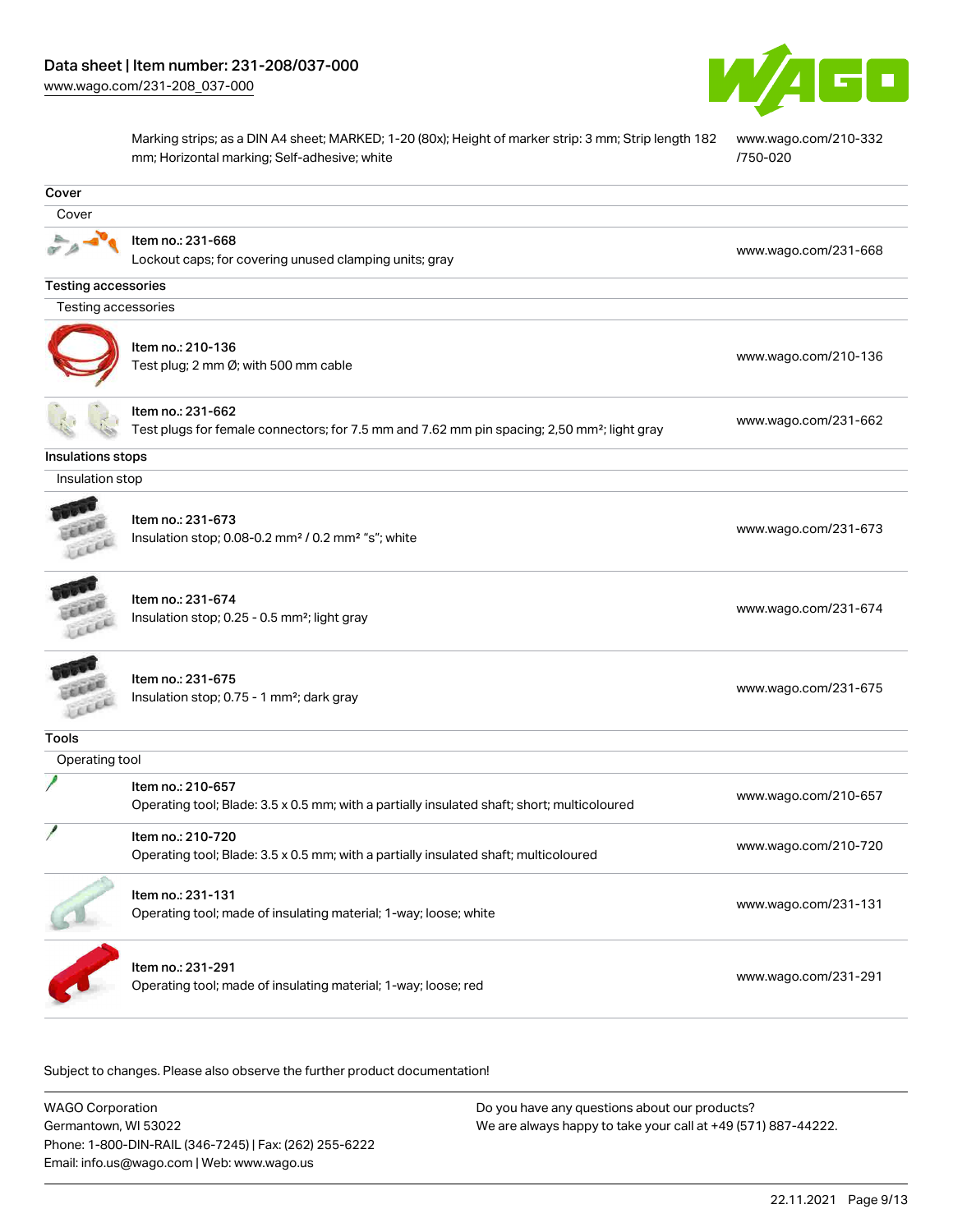

## **Downloads** Documentation

| <b>Additional Information</b>                    |            |               |          |
|--------------------------------------------------|------------|---------------|----------|
| Technical explanations                           | 2019 Apr 3 | pdf<br>2.0 MB | Download |
|                                                  |            |               |          |
| <b>CAD files</b>                                 |            |               |          |
| CAD data                                         |            |               |          |
| 2D/3D Models 231-208/037-000                     |            | <b>URL</b>    | Download |
| <b>CAE</b> data                                  |            |               |          |
| EPLAN Data Portal 231-208/037-000                |            | <b>URL</b>    | Download |
| ZUKEN Portal 231-208/037-000                     |            | <b>URL</b>    | Download |
| EPLAN Data Portal 231-208/037-000                |            | <b>URL</b>    | Download |
| <b>Environmental Product Compliance</b>          |            |               |          |
| <b>Compliance Search</b>                         |            |               |          |
| Environmental Product Compliance 231-208/037-000 |            | <b>URL</b>    | Download |

| Environmental Product Compliance 231-208/037-000                                                          | URL | Down |
|-----------------------------------------------------------------------------------------------------------|-----|------|
| 1-conductor female connector; CAGE CLAMP <sup>®</sup> ; 2.5 mm <sup>2</sup> ; Pin spacing 7.5 mm; 8-pole; |     |      |
| Lateral locking levers; 2,50 mm <sup>2</sup> ; gray                                                       |     |      |

### Installation Notes

Subject to changes. Please also observe the further product documentation!

| WAGO Corporation                                       |
|--------------------------------------------------------|
| Germantown, WI 53022                                   |
| Phone: 1-800-DIN-RAIL (346-7245)   Fax: (262) 255-6222 |
| Email: info.us@wago.com   Web: www.wago.us             |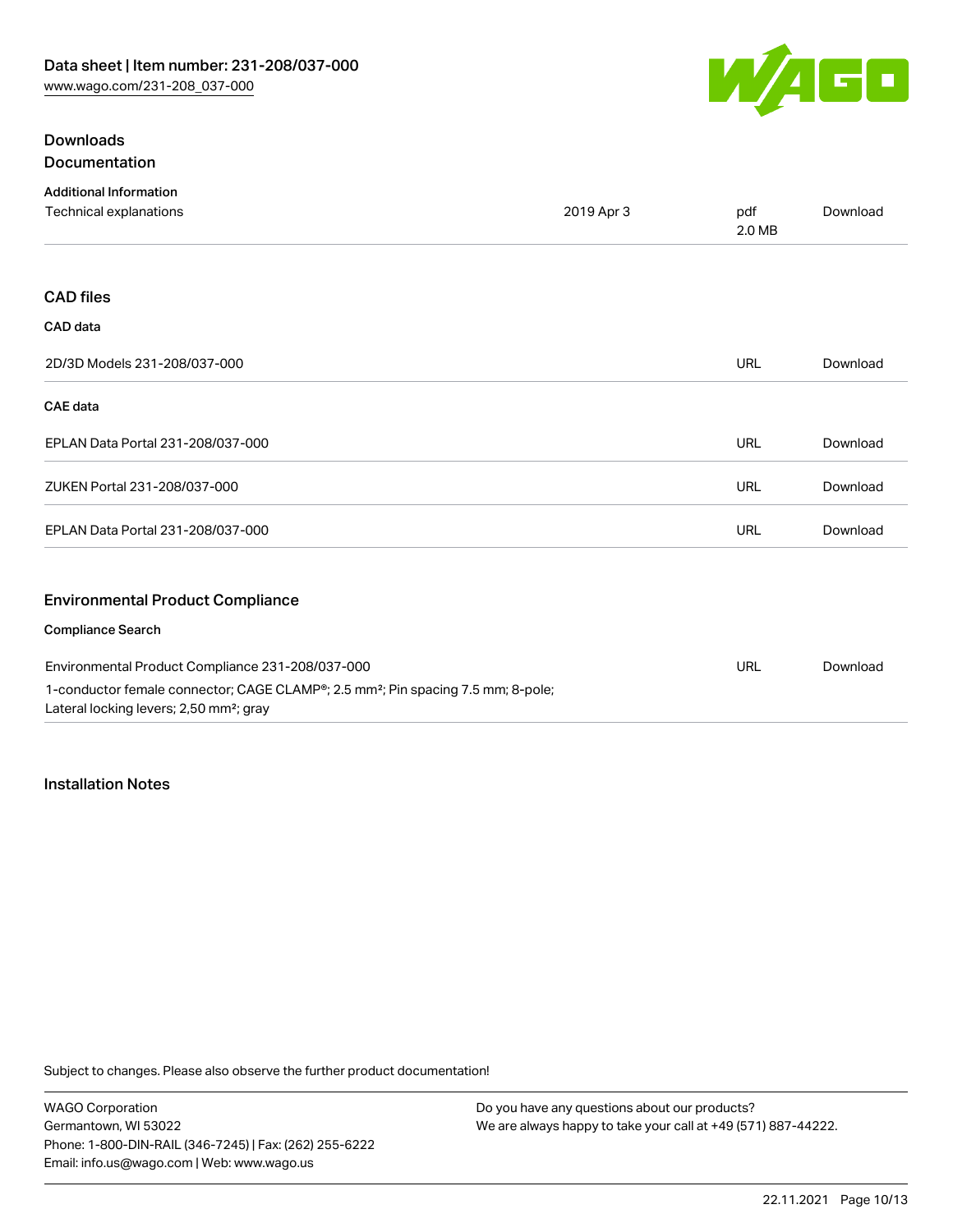



Inserting a conductor via 3.5 mm screwdriver – CAGE CLAMP® actuation parallel to conductor entry.



Inserting a conductor via 3.5 mm screwdriver – CAGE CLAMP® actuation perpendicular to conductor entry.



Inserting a conductor into CAGE CLAMP® unit via operating lever (231-291).



Inserting a conductor via operating tool.



Coding a female connector by removing coding finger(s).

Subject to changes. Please also observe the further product documentation!

WAGO Corporation Germantown, WI 53022 Phone: 1-800-DIN-RAIL (346-7245) | Fax: (262) 255-6222 Email: info.us@wago.com | Web: www.wago.us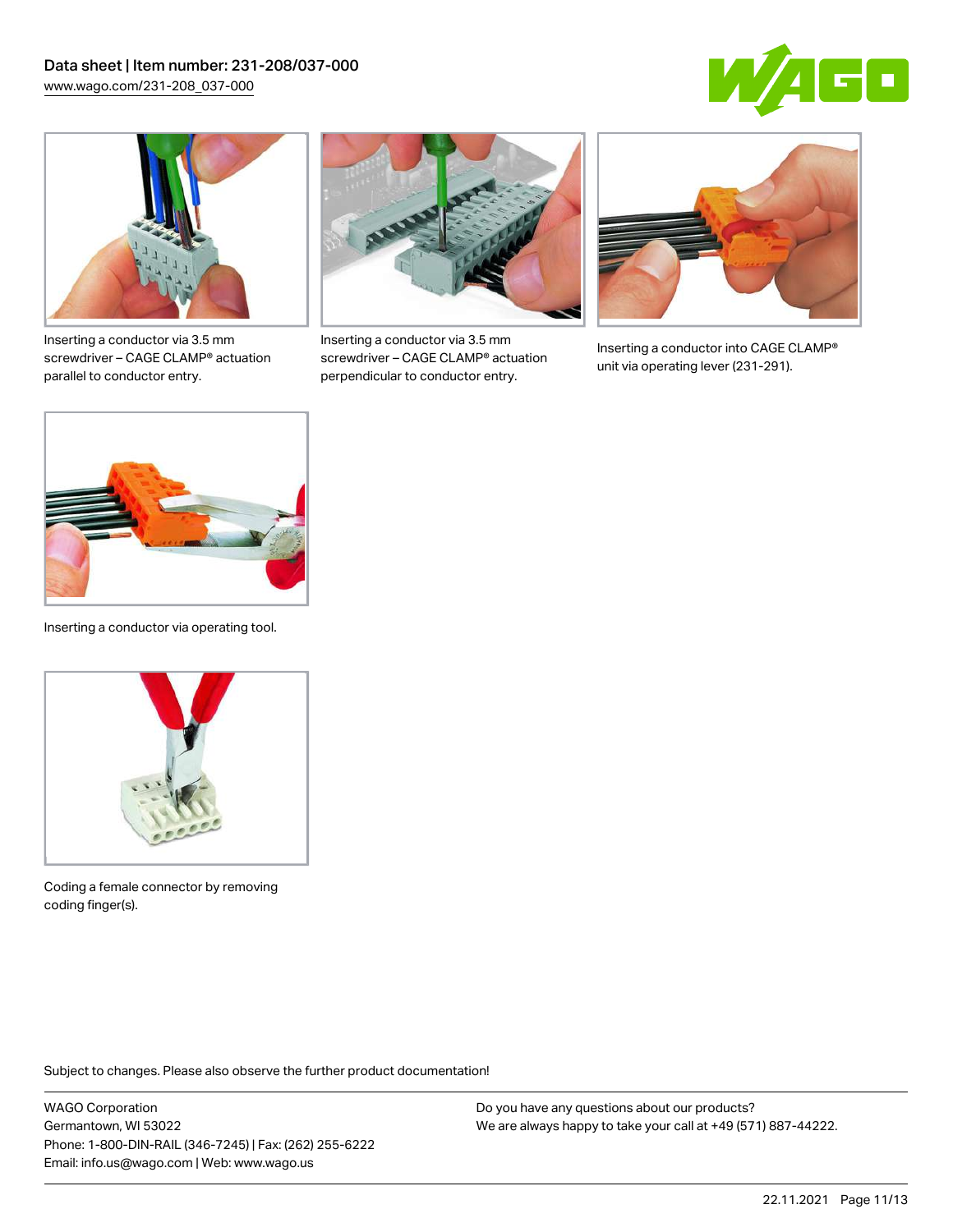



Testing – female connector with CAGE CLAMP®

Integrated test ports for testing perpendicular to conductor entry via 2 or 2.3 mm Ø test plug

Installation



Male connector with strain relief plate



Strain relief housing shown with a male connector equipped with CAGE CLAMP®

Marking

Subject to changes. Please also observe the further product documentation!

WAGO Corporation Germantown, WI 53022 Phone: 1-800-DIN-RAIL (346-7245) | Fax: (262) 255-6222 Email: info.us@wago.com | Web: www.wago.us